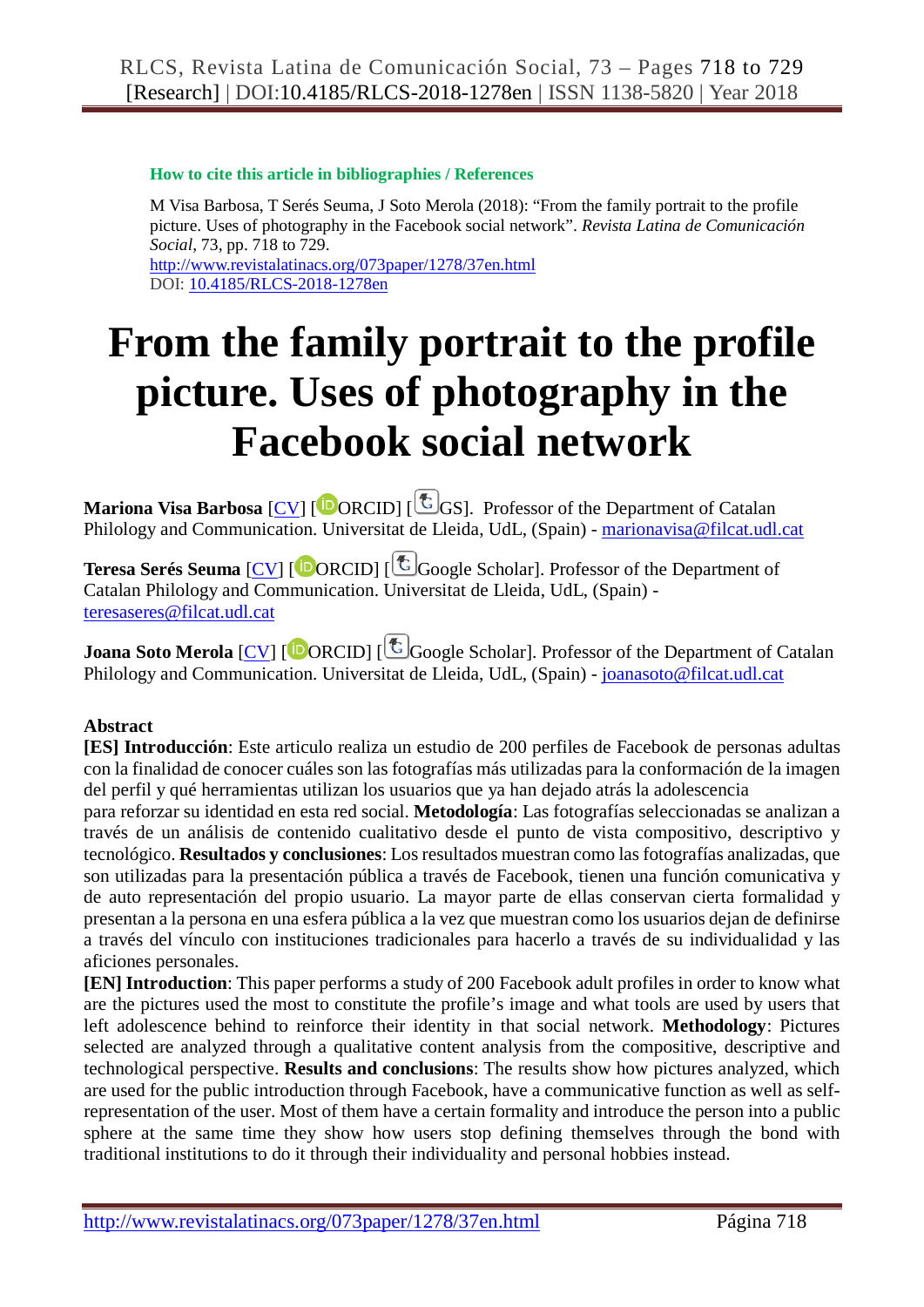## **Keywords**

**[ES]** fotografía; imagen, identidad; redes sociales. **[EN]** picture; image, identity; social networks.

## **Contents**

**[ES]** 1. Introducción. 2. Metodología. 3. Resultados. 4. Discusión y conclusiones. 5. Bibliografía. **[EN]** 1. Introduction. 2. Methodology. 3. Results. 4. Discussion and conclusions. 5. List of References.

## Translation by **Yuhanny Henares**

(Academic translator, Universitat de Barcelona)

## **1. Introduction**

The personal use of photographs started to consolidate in our country from the middle of the XX century, thanks to the domestic cameras of small format and easy use. The image of oneself were mainly family portraits, that were organized in photo albums and observed by friends and relatives (Visa, 2013). In the last years, the number of personal pictures that we take and distribute has grown exponentially, due to digitization and subsequent popularization of cameras incorporated in mobile devices. Thus, there is the possibility to take several pictures without any added cost, that could be viewed instantly and that can be shared with people outside the private environment. Now, photographs are more personal than ever and show the self, performing all kinds of activities. At the same time, the emergence of social networks made easier for us to rehearse different strategies for selfintroduction, our relationships with others and our activities. As Castells (2001) says, Internet in general and social network places in particular are useful to perform and unfold particular ways of collective and individual identity.

This paper is focused in knowing what are the photographs used the most to constitute the profile image of the Facebook social network and what are its basic features. We have chosen this social network because it is the one with more registered users (2000 million on June 2017) and because its purpose is not only visual as other platforms such as Instagram, Flikr or Pinterest, but the communication with others as well. We have also discarded those platforms where the purpose is to create a new personality or to be appealing before others with an intention beyond the strictly communicative, such as dating websites or those where users can constitute a self that is completely distanced from their quotidian reality. In the beginning of the digital era, it was usual that users connected to websites like *Second Life* or others mentioned by Sherry Turkle (1997) where *"anonymity gives people the opportunity to express multiple and often unexplored aspects of the self, play with their identity and try new ones."* (Turckle, 1997:19).

More recent studies about information and communication technologies (Kuss & Griffiths, 2011; Kemp, 2017) show how in the last years they have turned into one of the most important communication and leisure tools worldwide and how social networks have become popular among users as a way to interact and connect with one another. Del Moral, (2005) and Caldevilla (2010) stablished four main purposes we currently pursue by attach to them: keeping friendships, creation of new friendships, entertainment and internal management of business organizations. As mentioned by Andreassen, Pallesen and Griffiths (2017), individuals visit social networks to carry out multiple activities, being entertainment, online gaming, socializing, communicating and sharing pictures some of the most preferred.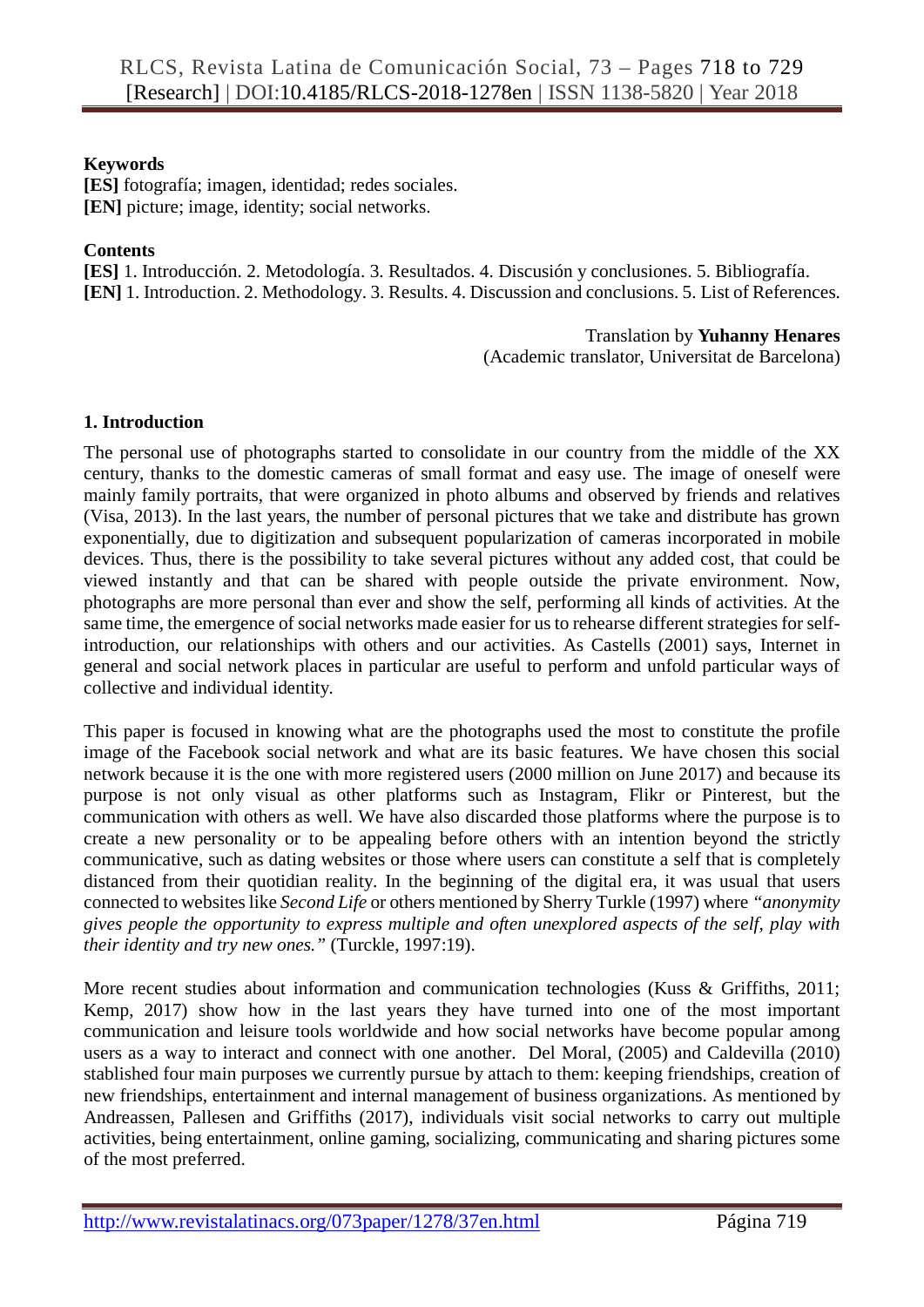Therefore, we understand that the purpose of inserting images in the Facebook social network does not pursue the objective of creating new identities far from the real one, because it is rather used mostly by users that already know in real life and also want to communicate through Internet.

The foundational idea of Facebook was to create an online community of United States' university students. As his name indicates, the original idea comes from the books edited in the past in universities to share basic information of all students studying in the same class. The page was created on 2004 by Mark Zuckerberg, and little by little was opened to the rest of users, allowing to add people we want as friends, send them public or private messages and share links, pictures and videos. Currently, the only requirement to access is being older than 13 years old and have an email address.

Every user has a certain freedom when it comes to creating their profile, because he or she can choose the personal data shared and the type of pictures uploaded on the net. One of the basic elements for creating the profile is to give a name and upload a picture, with which the first step to create our identity on Facebook is done, although afterwards it will be forged and re-built through the pictures we upload, from the friends we have and from the pages we subscribe to. Like Cardon (2008) planned, digital identity is a co-production where the strategy of the platform and users' tactics cross. In fact, publications posted by Facebook users require both a technical manipulation of the interface as well as a social activity of permanent exchange with other members of the network.

Therefore, currently we reinvent ourselves before others and assume an active role in the conformation of our own identity. From the last third of the XX century, coinciding with many changes of the society and a progressive "decommunitarization" (Capdevila, 2010) of frameworks that were experienced as communitarian until then, a need to confirm the customized identity of individuals is evidenced. In the study 'The Social Uses of Personal Photography', in 2004, the researcher Nancy van House described four basic uses of personal images: (1) memoristic, narrative and identitarian, photographs help us build stories of our lives and to constitute an idea of identity and collectivity; (2) to maintain social relationships, photographs reinforce links between generations and collectives; (3) self-representation, photographs allows to show ourselves just as we want to be perceived by others; (4) self-expression, photographs reflect the author's perspective, and show their aesthetic and creative conception. If back on the XX century, at the level of basic users, the memoristic use predominated, currently the fact of laying foundations of social relationships and self-representation constitute the most popular use. Winston (2013) mentions how mobile phones with cameras and social networks have increased the ability of photographs to communicate and build an identity. We no longer make pictures of what we want to recall, but what we want to convey instead, generally about us. The camera has turned its lens 180º and often both photographer and photographed have become the same person. The first photographs looked for representing the world surrounding us, look through the window. Now, we aim to represent ourselves, singularize us before others. The easiness with which current technology allows making perform photographs of the self (the so-called "selfies") changed the perception we currently have about these kind of pictures. As Gómez Cruz and Helen Thornham (2015) say, selfies must be understood as a social and cultural phenomenon, beyond a representational image. Thus, through the setting, taking pictures, choosing them, sharing them and the generation of comments and replies generated in other users from one's own image, is rather significant in the construction of the subject.

Facebook, like any other social networks, allows the possibility to change the profile picture often. As Berger says, "the demands of the modern vision are incompatible with the singularity of the point of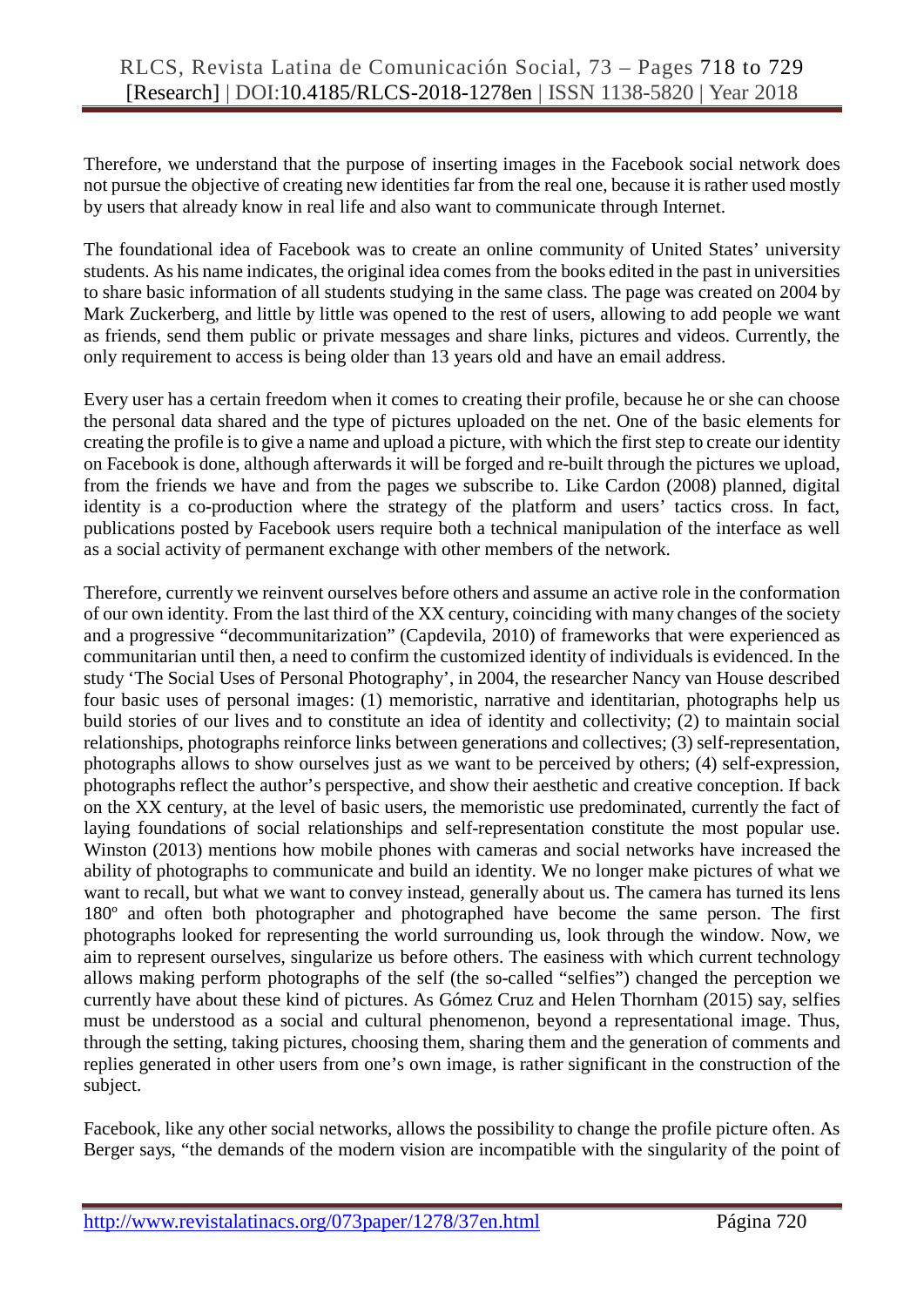# RLCS, Revista Latina de Comunicación Social, 73 – Pages 718 to 729 [Research] | DOI:10.4185/RLCS-2018-1278en | ISSN 1138-5820 | Year 2018

view" (Mosquera, 2011: 139). We no longer define only through the stereotype of an identity card picture, which made us all even. Now we have many more options to represent ourselves. The researcher María Gil Posa believes that "*we build our online identity by using traits that comprise our multiple off-line identities; we make fiction within a context to supposed "reality"* (Gil Posa, 2010) and that, despise the similarities with reality, we are creating a character. In fact, the creation of a selfie is always a narrative art, both on social networks as well as in face to face interactions and always represent a character when we are before an auditorium, despite how small. Goffmann published in 1959 *La presentación de la persona en la vida cotidiana*, a book that analyzes social interactions, considering people as actors, under a dramaturgical focus. The idea that every person assumes one or different roles in every interaction, depending on the image wanted to be shown to others, is well illustrated in photo albums and now on social networks, where a specific version of ourselves is offered, attentive about a staring public. Goffmann also indicates how our behavior changes depending on whether we are in the called stage –front area or in the backstage- back area. In the front area, which is the one we perform on public spaces, we show ourselves complying with the rules of propriety and formality; and differently, the back region is a place where we do not represent any role and lower our guard.

The possibility of offering one or multiple version of one self didn't exist in traditional societies with simple institutional programs, where the identity of every person was clear and permanent for everyone (Berger and Luckmann, 1988). The British sociologist Anthony Giddens (1997:98) defined with these words this novelty that emerged from the fact that the person has a unique character and special possibilities, non-existent in the pre-modern culture: "Back in the medieval Europe, lineage, gender, social status and other decisive attributes for identity were relatively fixed. Through the different life stages, changes would occur; but said changes would be conducted by institutionalized processes and the role of the individual in them was relatively passive*.*"

In this study we will observe what is the way of self-representation in the Facebook social network used most in the analyzed group and how the photographic and technological tools we currently have at our disposal, are used to reproduce our identity.

#### **2. Methodology and objective**

The objective of this study is to describe the compositive, descriptive and technological features observed in profile pictures selected by a sample of users of the Facebook social network to represent themselves before others, in order to see what kind of recreation about their own identity has been performed.

The following are the initial hypotheses:

(1) Usage of profile picture by users is basically communicative and also of the selfrepresentation and the creation of their own identity, more than the memoristic or selfexpressive use.

(2) Profile pictures leave behind the formality of photograph portraits and are spontaneous and made in private settings, that will be part of what Goffman calls "backstage".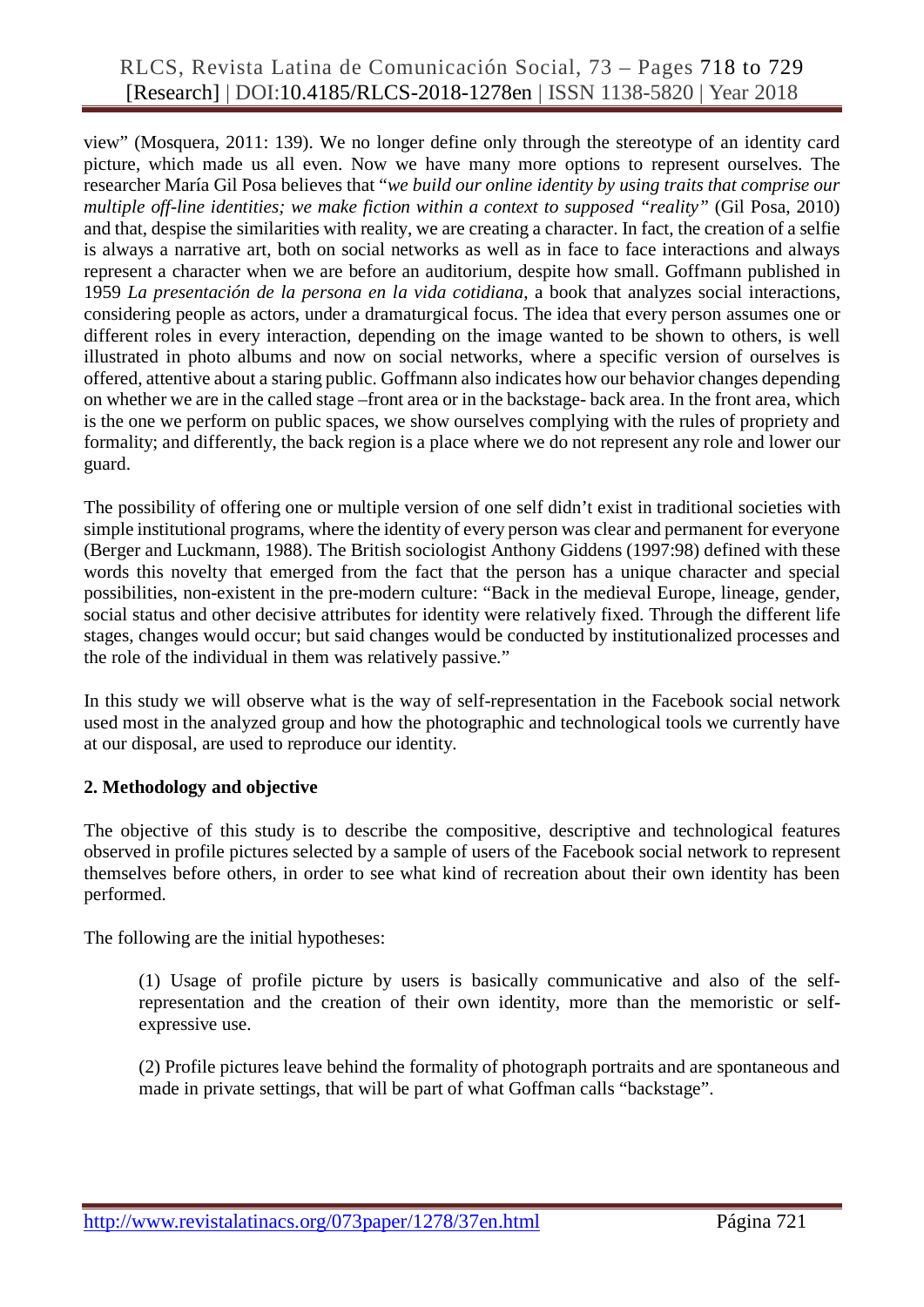(3) People stop defining themselves through institutions such as family, religion or work to self-represent themselves in a diverse manner mostly through their own individuality and their interests and hobbies.

The methodological strategy used is virtual ethnography (Hine, 2000), that allows a detailed study of the uses of profile pictures in the Facebook social network. For this, we have qualitatively analyzed 200 profile pictures of Facebook users. To do this, we analyzed the first 200 friends, in alphabetical order, of a 38 years old male user of the Province of Lleida, in Catalonia. Almost half of profiles corresponded to male individuals (103) and the other half female (97). The option of choosing adult age range people as initial profile allows us to study users who mostly have ended adolescence and therefore the creation of the own identity regarding work and family is more consolidated than in previous age ranges. Besides, many are users born at the end of the seventies of the XX century, which positions us before a sample that had made their first photographs with analogic technology, but who have quickly integrated in digital technology and use it in a massive manner.

The election of this sample follows the tail of those used in previous studies about photograph usages. The United States anthropologist Richard Chalfen (1987) in his book 'Snapshot versions of life', studied what he called the "Kodak culture", by examining 200 collections of personal photographs, and he identified three functions of photographs: documentation, memory support and assistance in being part of a culture. The Colombian Armando Silva, on his part, analyzed 100 family albums in 1998 from the triple cultural, visual and communicative dimension. Also other more recent studies, such as Basile's (2014) are focused on a similar sample, in this case, 299 Facebook profiles for the qualitative analysis of personal pictures that teenagers of popular sectors of the City of Buenos Aires produce and publish on the Facebook platform. And currently, Barry (2017) chose a sample of 128 Instagram users to analyze the use of selfies on this social network.

Pictures have been analyzed following compositive, descriptive and technological criteria. Compositively speaking, we have taken notes on data regarding the nature of the image shown (either photographic or not), the type of camera shot, orientation and perspective. Regarding descriptive criteria, we have included gender of the profile's person, the place where the photograph has been taken, environment (indoors or outdoors and public or private), the possible setting, the type of people or objects in the image, presence of institutions and the orientation of the glance. Finally, the technological criteria consider the color of the image, possible defects and the presence of photo editing or non-photographic elements. This classification is focused in the one used in previous studies of the same author (Visa, 2012) and also follows the line of international studies focused on the analysis of digital photographs, like the case of the project performed by Rueda and Giraldo (2016). In the latter, the images are classified based on the RTE model, where the representative is analyzed (what appears in the image), the treatment (whether the intention of presenting the image is natural or artificial, that is whether there are footprints of intervention or setting), and framing (referred to the amount of information provided by the image). In this study we will also consider this classification when it comes to detail results, although the aim has been to open the study to other elements mentioned.

## **3. Results**

## **3.1 Compositive analysis**

Compositively speaking, we took note of the data connected to the nature of the image shown (photographic or not), the type of plane, orientation and point of view.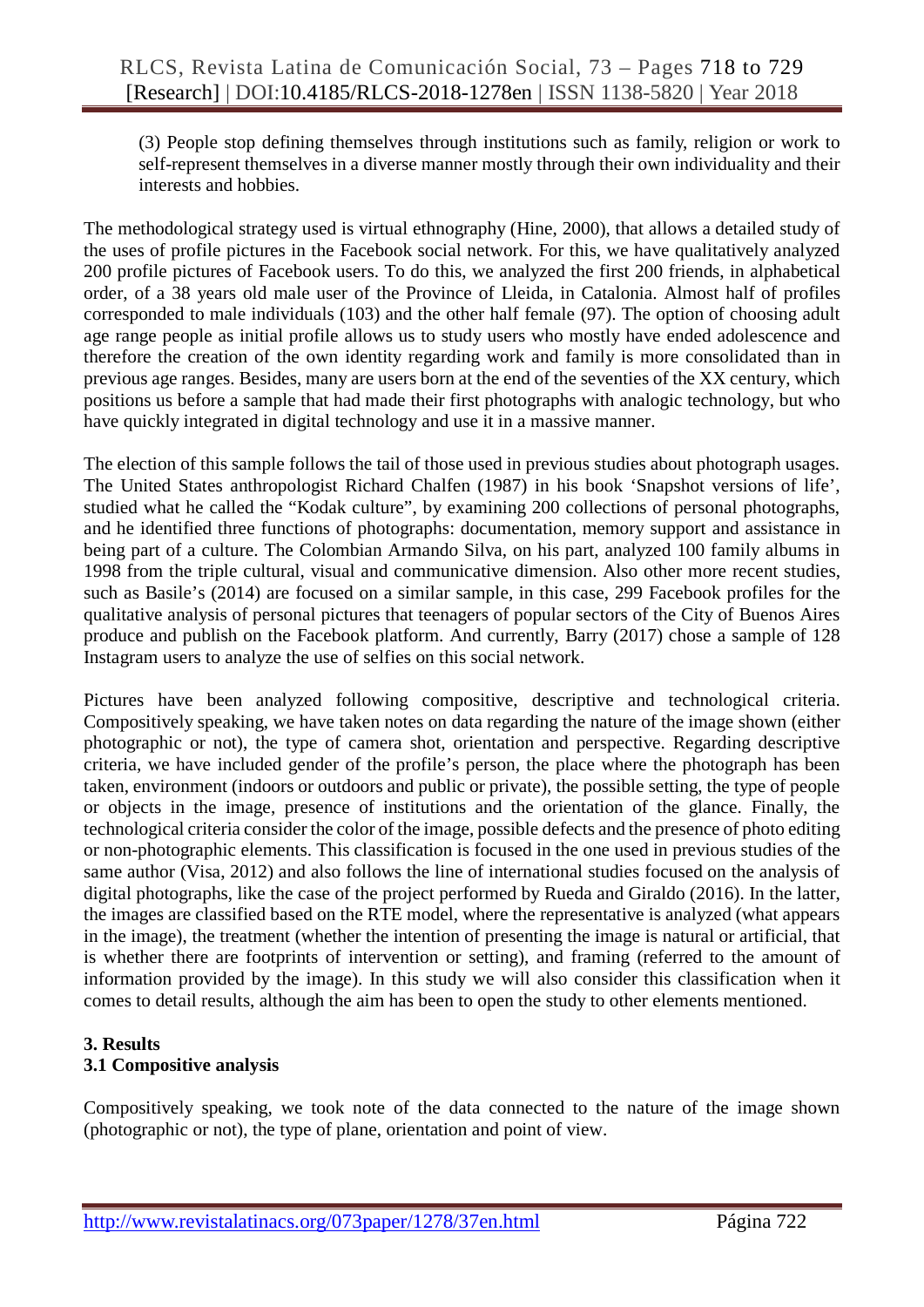The type of image presents the most as profile picture is the photograph (169), followed by far by illustrations or drawings (26) or, to a lesser extent, default Facebook images for those users who do not upload any picture nor image to their profile (5)

Regarding the type of photograph, the most common one is the portrait (100) and the room portrait (55). To differentiate between the portrait and the room portrait we based on the fact that in this last one the context gains more relevance besides the person. This one is still the center of the picture, but there is enough air to clearly see where the picture has been taken, hence strengthening the setting. Therefore, we observe that, like in other studies such as Rueda's (2016) or Zúñiga's (2013), where there were analyzed up to 7200 pictures from a wide origin, most of analyzed pictures represent the human figure.

In the following table we can see this proportion:

## **Table 1. Image Representative**

| Representative                 | <b>Total</b> |
|--------------------------------|--------------|
| User                           | 142          |
| Artistic Image                 |              |
| Popular Character              |              |
| <b>Political Revindication</b> |              |
| Facebook default picture       |              |
| Group                          |              |
| Domestic animal                |              |
| Drawing representing user      |              |
| Object                         |              |
| Landscape                      |              |
| User's son                     |              |
| Total general                  |              |

Authors' own creation.

The type of place used the most is the close-up (61), followed by a long shot (43) and middle shot (40). Regarding the angle, the most used angle is the normal angle, in 169 occasions, and secondly high angle shots (14). We only found 7 low angle shots, an angle traditionally considered as unfavorable for portraits. Profile portraits are the most distant psychologically speaking, and in this study we didn't find more than 5. In general, these have a commemorative or advertisement function and are used in public documents, seals and coins but not as a sample of our own identity. Therefore, we see how most people do not hide their face from the photograph's composition, because the majority are willing to be recognized easily.

#### **3.2 Descriptive analysis**

Regarding descriptive criteria, we have taken note of the number of people present in the image, the location where the photograph has been made, the space (interior or exterior and public or private), the possible setting, the type of people or objects present in the image, the presence of institutions and the direction of the glance.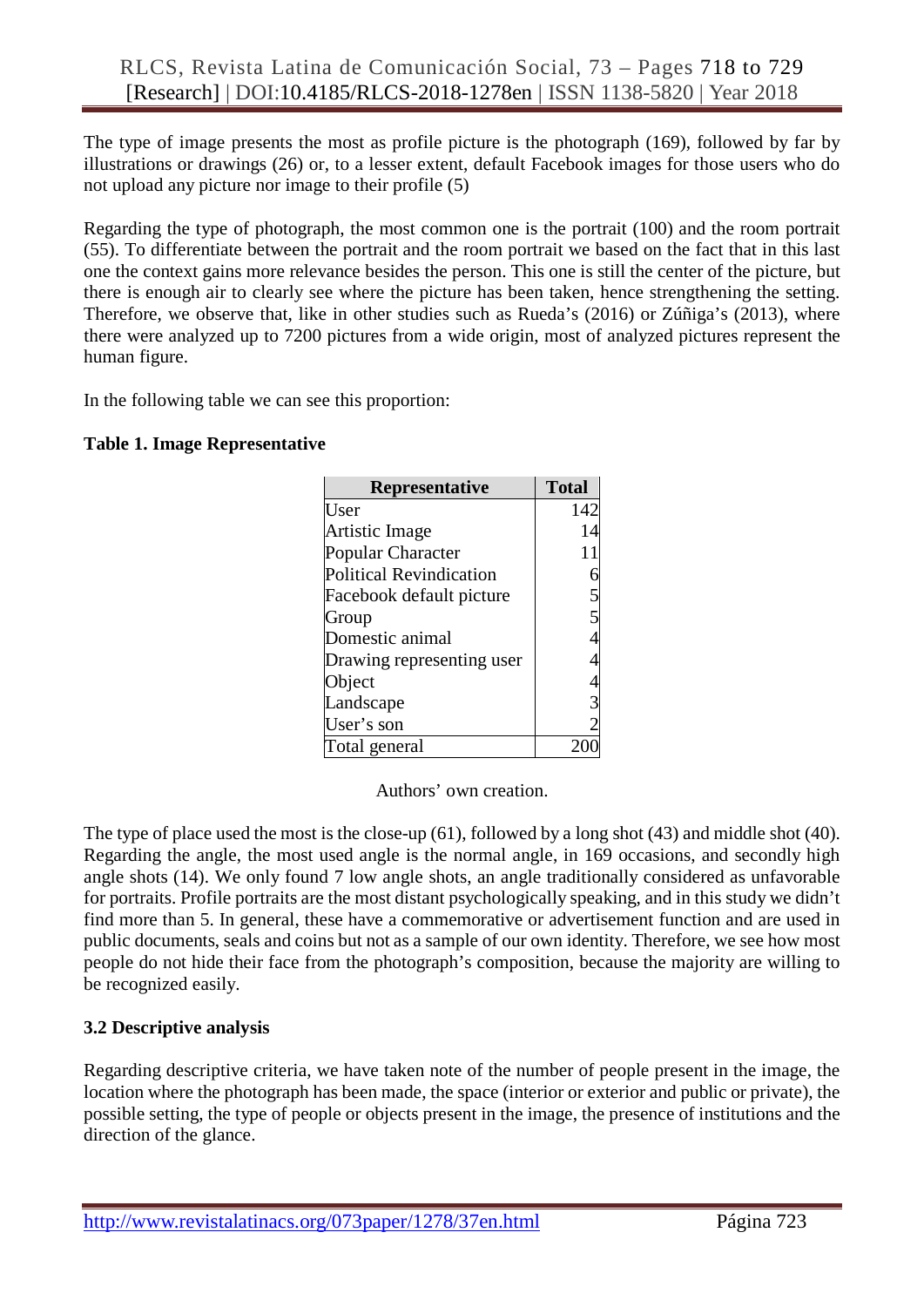The number of people in the profile picture is usually one, as observed on Table 1. Only in 5 occasions there appears a group of people, which can belong to the family or friends circle. In a study in 2008, a researcher of the California University, S. Zhao said that one of the main purposes of Facebook users was to project an image of oneself as socially desirable, a fact that explains a certain number of group images in the photographs present on social networks. Anyways, user's images are the ones that currently gain more ground, mostly outside adolescent groups. And in this analysis, only twice there appeared the sons in the profile picture, although surely is the sample was enclosed to a different group of users and the rest of pictures shared in the platform, results could vary.

The profiles where their person does not appear still have, however, the purpose of identity reconstruction, because either way specific characteristics outstand, even though they are not physical. They might convey that the person feels love for nature, or for a kind of art. These are images, like Mosquera says, that 'seem to separate the soul from the body, as if the person, thus represented, was no longer prisoner inside his or her own body nor inside a historical framework' (Mosquera, 2011:77). 14 users show images belonging to works of art or products of teh cultural industry, 11 to popular characters in the field of culture and music, 6 posts of political reivindication, 4 show domestic animals, 4 show more objects such as a photography camera or a basket full of mushrooms and three show a landscape as profile image. If personal pictures on social networks are more individual than ever, focused on the person; a considerable ammount of profile images and photographs shared in them are also used as a representation of the self despite showing settings or objects initially disassociated from oneself. More than ever, we also represent ourselves through what we like. The Italian philosopher Gianni Vattimo defines it using the concept of demaking and explains how "due to a sort of perversion of internal logics, the world of measurable and manipulable objects by technical science (the world of the real, according to metaphysics), has become the world of merchandise, images, the phantasmagorical world of media." What we like defines us: what we eat, the music we listen, where we like to go, the things we collect, to what we dedicate our leisure time, it says a lot about us.

The location where photographs were made, as observed on Table 2 is not defined in 56 occasions, because the plane doesn't let to see the context. In the remaining pictures, the space that appears the most is the street (29) or the inside of a house (24). Given the case the locations where the photograph was made could be seen, most places are public (113) and outdoors (97).

#### **Table 2. Locations where the picture was made.**

| <b>LOCATION</b> | <b>Total</b> |
|-----------------|--------------|
| Not defined     | 56           |
| Street          | 29           |
| House           | 24           |
| Mountain        | 11           |
| Monument        |              |
| Beach           |              |
| Restaurant      |              |

Authors' own creation.

By observing these current pictures and comparing them with those of family albums from the middle of the XX century, we also perceive a change in the most present institutions, that have always been useful to organize one's own biography, because they ranked a series of realities, making them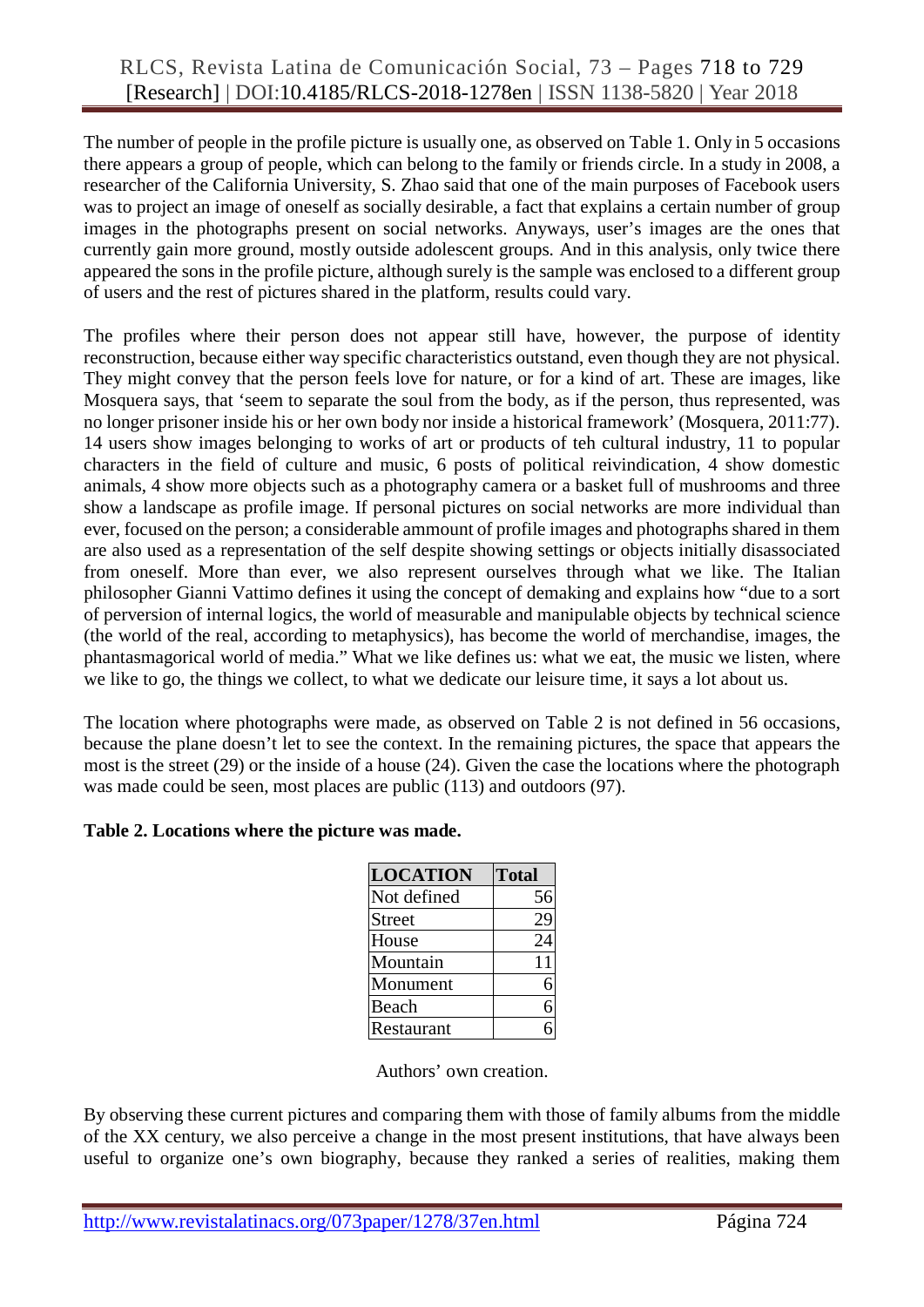intelligible. Where before the church, the school, the town could be seen; now there is in almost a unique way, the house and the self. Only in 7 occasions we can conclude that the photographs show the user in his labor sphere and three in the family sphere. The presence of photographs belonging to social rites such as marriage or baptism is very small, only once there is a picture of a marriage on the day of their wedding.

Likewise, the presence of locations such as monuments, mountain, the sea or a restaurant informs us there are many people using holiday pictures as profile image. These have always had the function of showing others the "I have been here", notifying before others the personal adventure. Now, holiday places, beyond being visualized in long shot pictures posing before a monument, diversify into a collection of objects and spaces shared in detail shots and in real time, partly through other online platforms.

Regarding the setting, most people appear posing (134). Anyways, the way of posing has moved from the excess of formalism typical for the analogical photography, where there was no room for improvisation nor the relaxed gesture to a greater spontaneity. Users tend to look at the camera (107), and in 61 occasions they look outside the field or appear with their eyes closed.

Regarding picturesque or original activities, we find a person that appears looking at the television, another one that simulates fighting, another one that makes a picture hiding with his or her camera and another one waving. But this originality is not usual. Love manifestations are not abundant in this analyzed sample, mainly because there are few users who appear accompanied in their profile picture.

## **3.3 Technological analysis**

Finally, the technological criteria consider the color of image, the possible defects and the presence of photo editing or non-photographic elements.

Most of pictures are in color (171). And from those that are black and white, we understand that only one is originally like that because it shows an old photograph, while the others have been modified with a later editing where the chromatic information has been erased from the image.

Beyond these color photo editing, no evident modifications are appreciated in pictures, although it is true that none of them have defects. Only two photographs have a possible defect: that one of them is unfocused and that in the other one the person appears cut. However, surely these defects are wanted and expressly aimed for by the author, as a way to mask his own image or to give a touch of originality. The digital photograph allows the possibility to observe the image while making it, a fact that makes that defective photographs could be repeated. This fact generates a lack of defects on images.

Also, as Winston (2013) observed, it is not common to see people photo-editing their Facebook pictures. The construction of identity is obtained more in relation to the selection among the multiple pictures we now have from ourselves than from photo-editing.

#### **4. Discussion and conclusions**

We commented on the introduction that the election of a profile picture in the Facebook social network is not based in the construction of a new identity, but instead in potentiating those virtues or parts of us we are more interested on highlighting. Therefore, we can conclude by describing what elements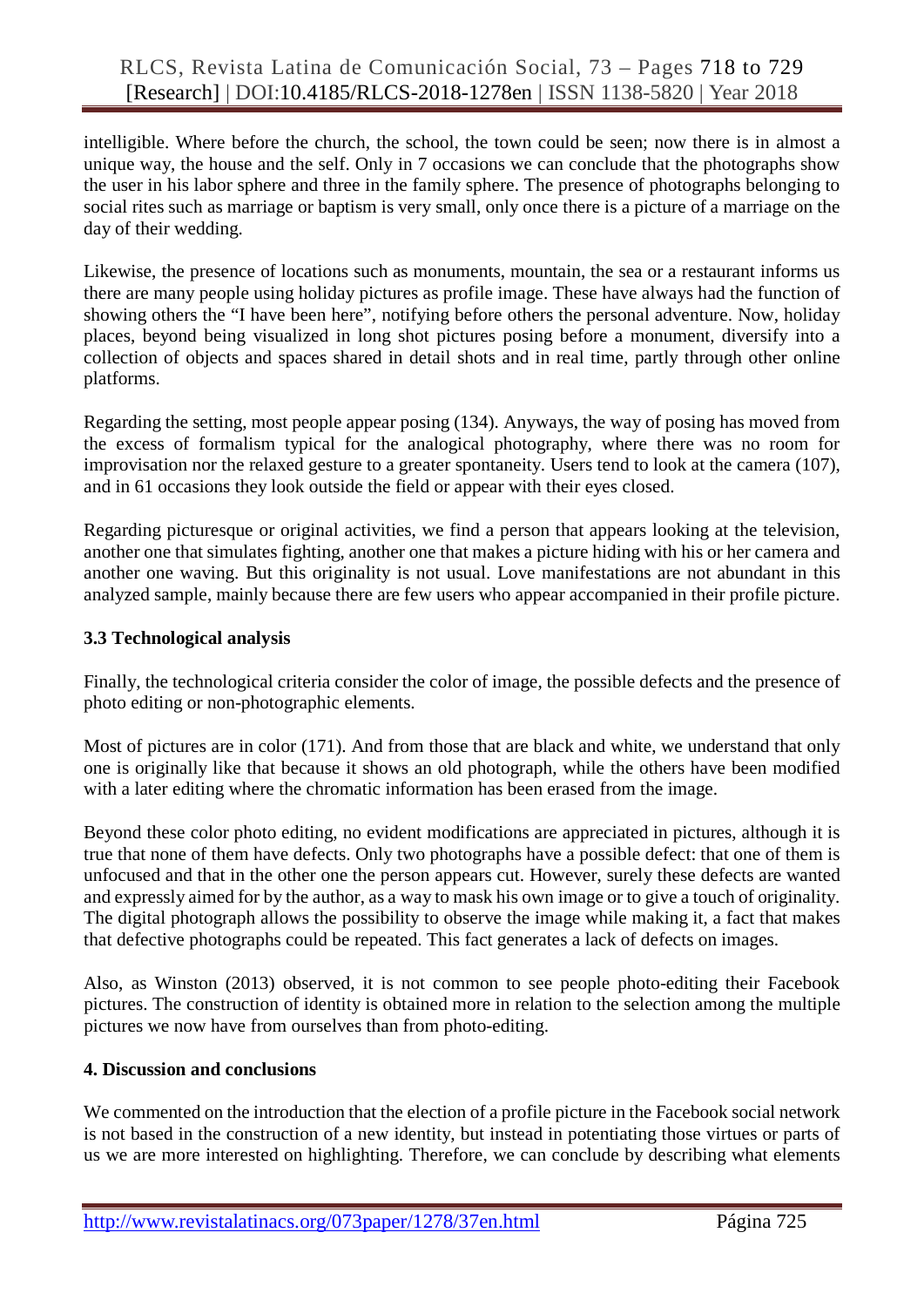have been potentiated the most in the re-creation (or reinforcement) of identity and not specifically in its construction.

The conclusions of the compositive analysis show us how the type of picture used the most is portrait, being the closeup, followed by the long shot, the most usual camera shot. Thus, information conveyed by profile images is the physical description of the person, who appears without performing any activity and without a clear context, therefore, although the compositive style is different from traditional identity cards' pictures, in a way, the function that is developed is the same.

The conclusions of descriptive data evidence that in general the owners of a profile appear alone in photographs, without anyone accompanying them. Despite this, there are some users, scarce, who appear accompanied by other family members, therefore rebuilding their identity by adopting a family role as parents or couple.

There is no specific space that appears as a favorite location to take pictures, most show a neutral or indefinite background. They are mainly photographs of people, and images are focused in them.

Regarding conclusions of technological data, we see how most of images were not altered or edited. They are practically all in color and without evident defects. This fact shows us how in the studied case, most users have not manipulated their pictures with an artistic purpose.

Thus, from mentioned hypothesis, the first one is clearly met, because the role of these photographs is clearly communicative and of self-representation. We find scarce examples of the use of photography with memoristic purpose, and very few where the user expresses in a plastic manner.

Regarding the second hypothesis, which indicated that profile pictures leave the formality of photography portraits behind and are spontaneous and taken in private settings, is met only partly. Although it is true that digital photography allows a greater spontaneity and making pictures in any place and situation, in the profile images analyzed what predominates is the more or less formal portrait. Likewise, in most of them an increase of images taken in the private field cannot be appreciated. Thus, although in other platforms dedicated to illustrating the daily routine a greater lack of shyness can be seen, profile images in the sample analyzed maintain formality and introduce the person in a public facet or what could assimilate to the stage described by Erving Goffmann.

The third hypothesis, in which we sensed that people could stop defining themselves through institutions such as family, religion or work to self-represent in a diverse manner instead mostly through individuality and their interests and hobbies, is complied with in this sample. Family albums have always been linked to leisure, because in the beginning the camera was only used in specific moments of our lives, being the holidays the most represented as well as those where rituals linked to institutions were celebrated. With the digital technology, we can make many pictures of the most trivial moments, not linked to any specific activity. Likewise, the reconstruction of identity can be done through several elements beyond traditional institutions, for instance from objects, characters belonging to popular culture with which we identify or through showing the political, sport or artistic hobbies of each one.

Therefore, the image of our identity that we offer through profile pictures on social networks, although it can have many features of our real identity, it is created and transformed at user's will. Although, as this article concludes, users analyzed in this study do not recreate themselves too evidently. Most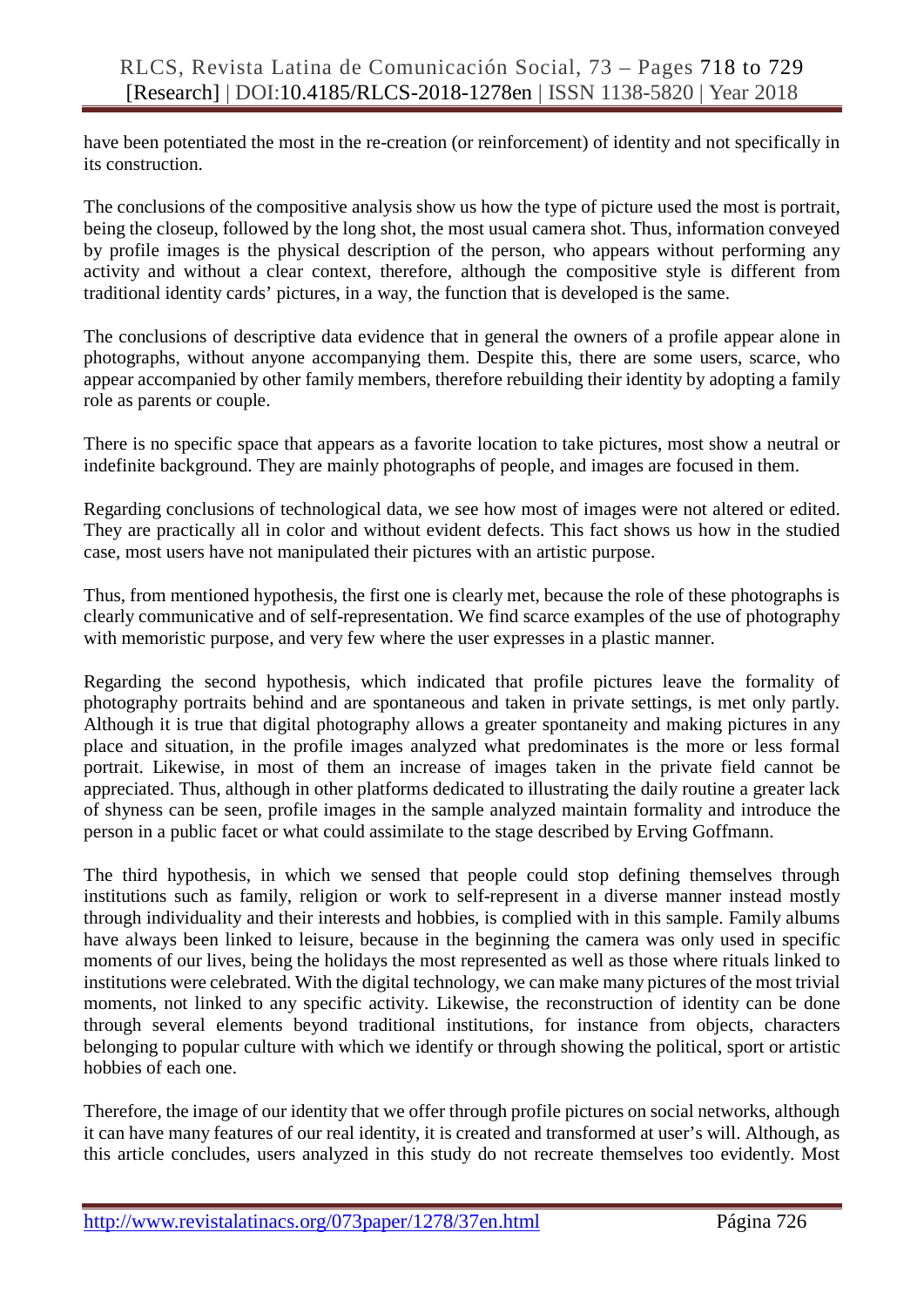pictures show the person in a neutral background, without the support from people or objects defining them. With future studies, we expect to be able to complement the information shown here with other significant variables in the construction of identity on social networks, and specifically in Facebook, like the type of publications, pictures usually shared, comments and likes these generate and other contents that define the user.

## **5. List of references**

Andreassen, C. S., Pallesen, S., & Griffiths, M. D. (2017). "The relationship between addictive use of social media, narcissism, and self-esteem: Findings from a large national survey." En *Addictive Behaviors*, *64*, 287-293.

Barry, C. T., et al. (2017). "Let me take a selfie": associations between self-photography, narcissism, and self-esteem." a *Psychology of popular media culture* 6.1 48. Disponible en: [https://www.researchgate.net/publication/281317126\\_Let\\_Me\\_Take\\_a\\_Selfie\\_Associations\\_Betwee](https://www.researchgate.net/publication/281317126_Let_Me_Take_a_Selfie_Associations_Between_Self-Photography_Narcissism_and_Self-Esteem) [n\\_Self-Photography\\_Narcissism\\_and\\_Self-Esteem](https://www.researchgate.net/publication/281317126_Let_Me_Take_a_Selfie_Associations_Between_Self-Photography_Narcissism_and_Self-Esteem)

Basile, D.; Linne,m J. (2014). "Performances de autopresentacion a través de fotografías digitales: El caso de los adolescentes de sectores populares en Facebook." A *Cuadernos. info* 35: 209-217. Disponible en: [http://www.scielo.cl/scielo.php?pid=S0719-](http://www.scielo.cl/scielo.php?pid=S0719-367X2014000200014&script=sci_abstract) [367X2014000200014&script=sci\\_abstract](http://www.scielo.cl/scielo.php?pid=S0719-367X2014000200014&script=sci_abstract)

Berger, P.; Luckmann, T. (1988) *La construcció social de la realitat*., Herder, Barcelona

Caldevilla, D. (2010). "Las Redes Sociales. Tipología, uso y consumo de las redes 2.0 en la sociedad digital actual" En *Documentación de las Ciencias de la Información* 33: 45. Disponible en: <http://revistas.ucm.es/index.php/DCIN/article/view/19557>

Capdevila**.**, J. (2010). *Construcció de les identitats (g)locals i noves tecnologies de la informació i de la comunicació*. Lleida: Ajuntament de Lleida.

Cardon, D. (2008). "Le design de la visibilité : Un essai de cartographie du web 2.0". En Réseaux, 152, 93-137

Castells, M. (2001*): La Era de la información: Economía, sociedad y cultura*. Siglo Veintiuno Editores, México.

Chalfen, R. (1987) *Snapshot Versions of Life*. Bowling Green State University Popular Press: Bowling Green, Ohio.

Cruz, E. G., & Thornham, H. (2015). "Selfies beyond self-representation: the (theoretical) f (r) ictions of a practice". En *Journal of Aesthetics & Culture*, *7*(1). Disponible en\_ <http://www.tandfonline.com/doi/full/10.3402/jac.v7.28073>

Del Moral, J.A: (2005). Redes Sociales ¿Moda o nuevo paradigma?, Madrid, Asociación de usuarios de Internet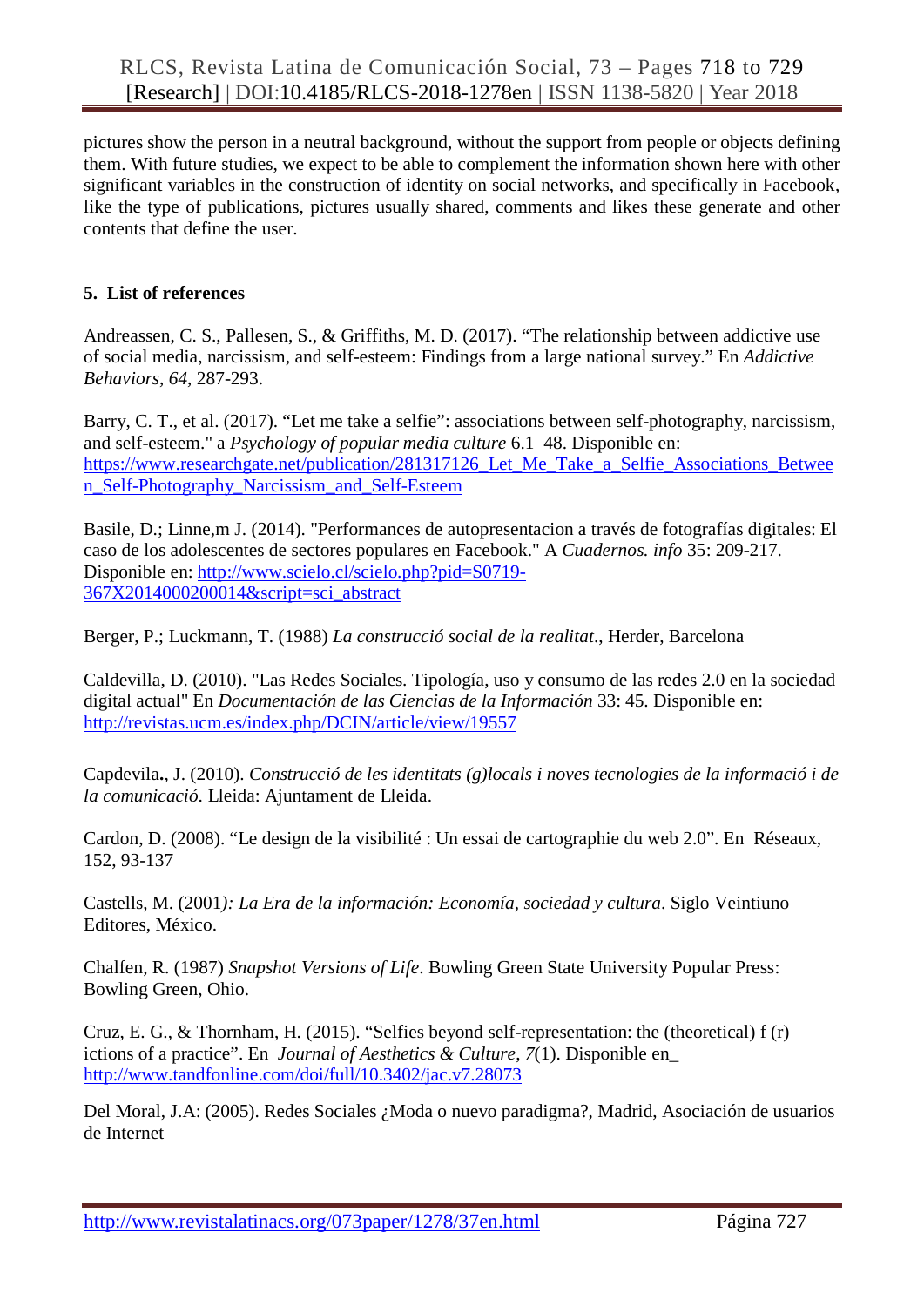Giddens, A. (1997) *Modernidad e identidad del yo*. *El yo y la sociedad en la época contemporánea.*  Ediciones Península. Barcelona.

Gil Posa, M. (2010). "Tag me. Identidad: (re)creación y (re)presentación en las tecnologías digitales". En *Espéculo. Revista de estudios literarios*. Universidad Complutense de Madrid. Disponible en http://webs.ucm.es/info/especulo/numero45/tagmeid.html

Goffman, E. (2006). *La presentación de la persona en la vida cotidiana*, Amorrortu Editores, Buenos Aires.

Hine, C. (2000). *Virtual ethnography*. Sage

Kemp, S. (2017). "Digital, Social and Mobile in 2017" En We *are social*, January 2017

Kuss, D. J., Griffiths, M. D., Karila, L., & Billieux, J. (2014). "Internet addiction: A systematicreview of epidemiological research for the last decade." En *Current Pharmaceutical Design*, 20, 4026–52.

Mosquera, G. (ed). (2011). *Interfaces. Retrato y comunicación. PhotoEspaña 2011*. Madrid. La Fábrica Editorial.

Rueda, R.; Giraldo, D. (2016). "La imagen de perfil en Facebook: identidad y representación en esta red social." En *Revista Folios*, 43. Disponible en: <http://www.redalyc.org/articulo.oa?id=345943442009>

Silva, A. (1998). *Álbum de familia. La imagen de nosotros mismos*. Sello Editorial de la Universidad de Medellín

Turkle, S. (1997). *La vida en la pantalla. La construcción de la identidad en la era de Internet*. Barcelona. Piados

Vattimo, G. (2003). *En torno a la posmodernidad*. Anthropos Editorial. Barcelona

Van House, N; Davis, M.; Takhteyev, Y.; Ames,M. & Finn, M. (2004). "The Social Uses of Personal Photography: Methods for Projecting Future Imaging Applications". University of California. Berkeley. Disponible en: [https://www.semanticscholar.org/paper/The-Social-Uses-of-Personal-](https://www.semanticscholar.org/paper/The-Social-Uses-of-Personal-Photography-Methods-fo-House-Davis/9978a4a41edaa97bdc9c7452d74f30c70fc8aae9)[Photography-Methods-fo-House-Davis/9978a4a41edaa97bdc9c7452d74f30c70fc8aae9](https://www.semanticscholar.org/paper/The-Social-Uses-of-Personal-Photography-Methods-fo-House-Davis/9978a4a41edaa97bdc9c7452d74f30c70fc8aae9)

Visa Barbosa, M. (2013) *L'àlbum fotogràfic familiar. Un relat socialitzat de la pròpia vida.* Publicacions de la UdL, Lleida.

Visa Barbosa, M. (2012). "Una metodología sociológica y narrativa para el análisis de relatos fotográficos." En *Estudios sobre el Mensaje Periodístico, 2012, vol. 18, p. 929-939* Disponible en: <http://revistas.ucm.es/index.php/ESMP/article/view/40971>